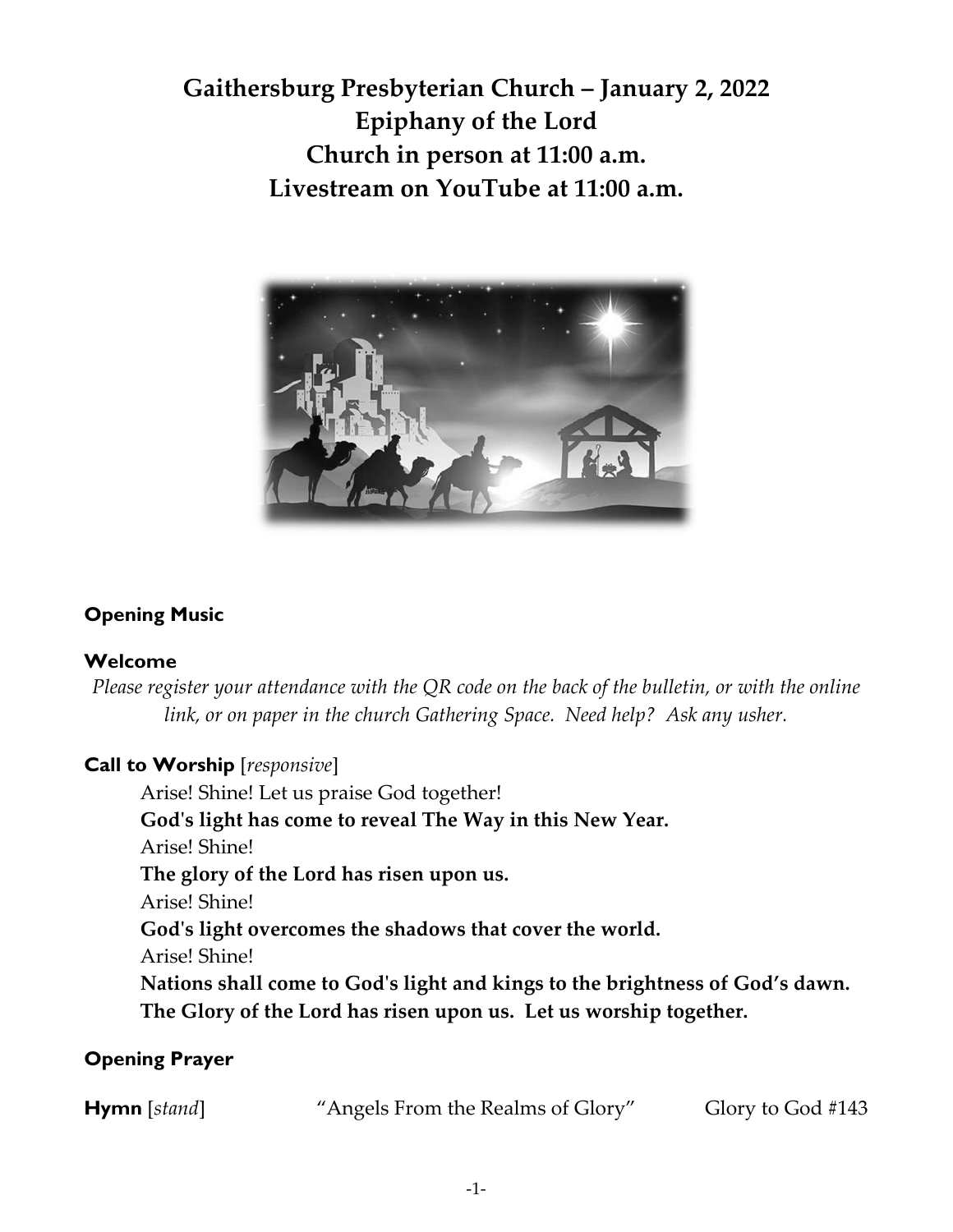### **Call to Confession**

The coming of Christ was not, and is not, widely welcomed. Wherever there is epiphany there are also shadows: the shadows of old dogma, refusing to fade; the shadows of pride the shadows of entrenched evil. Let us make our confession together.

## **Prayer of Confession** [*together*]

**Most holy and most loving God, we admit to you and to each other, that through foolishness or willfulness we choose the shadows instead of the light. We surrender to you our fears and proud opinions, our short-sighted folly and our pompous wisdom, our deep seated sins and our apathy about change and renewal. Please forgive the pain we have inflicted on others, and restore the hopes and ideals within our own souls. Through Christ Jesus our Savior. Amen!**

*[Silence for Personal Prayer]*

## **Assurance of Pardon** [*responsive*]

My friends, Epiphany is good news! The Light comes not to sear and blind us, but to save us. **Our sins are forgiven; we begin the year as new people. Thanks be to God.** 

## **We Listen to God's Word**

## **Children's Message**

*Children and youth stay in worship today.*

#### **Scripture Matthew 2:1–12**

In the time of King Herod, after Jesus was born in Bethlehem of Judea, wise men from the East came to Jerusalem, 2asking, 'Where is the child who has been born king of the Jews? For we observed his star at its rising, and have come to pay him homage.' 3When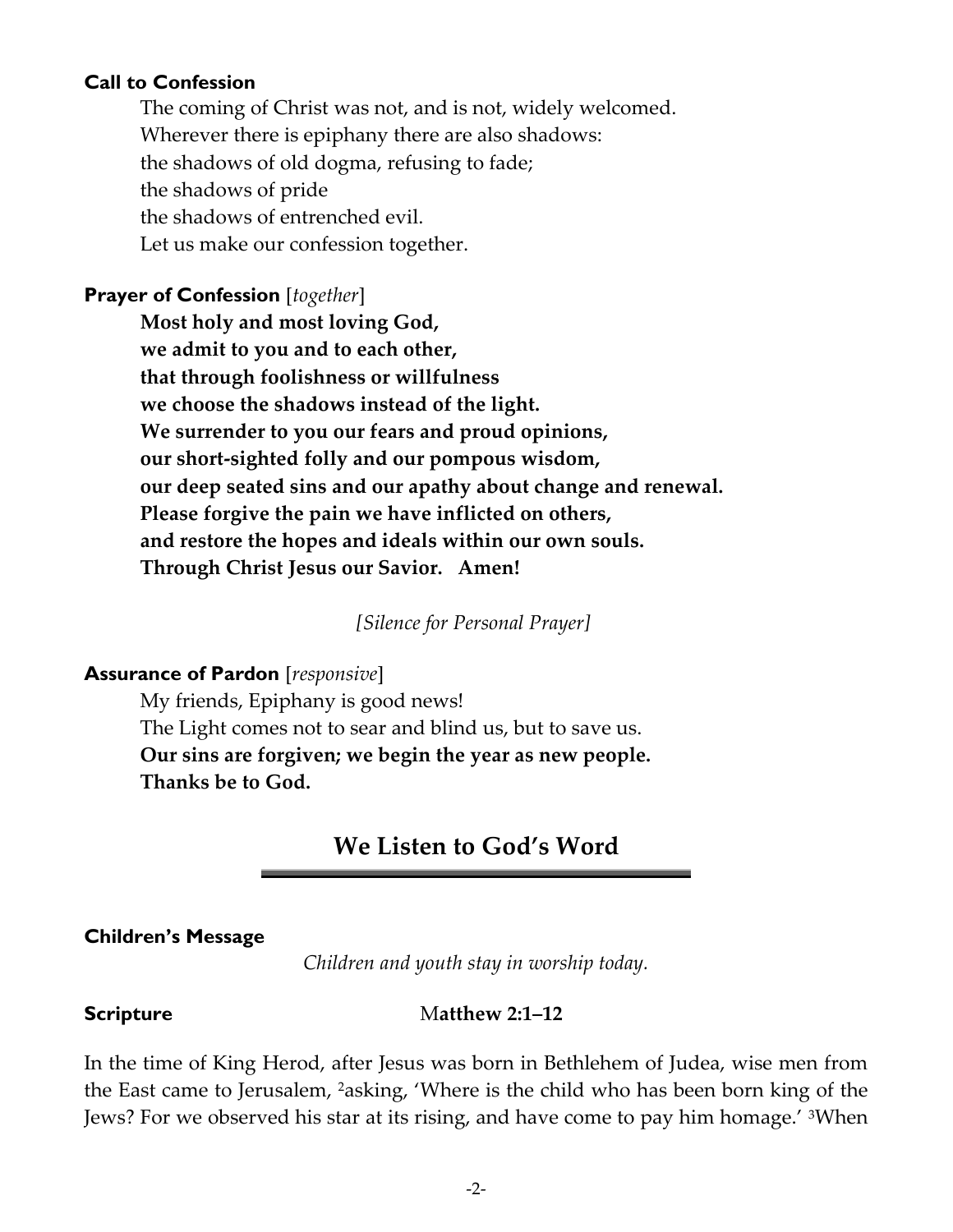King Herod heard this, he was frightened, and all Jerusalem with him; 4 and calling together all the chief priests and scribes of the people, he inquired of them where the Messiah was to be born. 5They told him, 'In Bethlehem of Judea; for so it has been written by the prophet:

<sup>6</sup> "And you, Bethlehem, in the land of Judah, are by no means least among the rulers of Judah; for from you shall come a ruler who is to shepherd my people Israel."

<sup>7</sup> Then Herod secretly called for the wise men and learned from them the exact time when the star had appeared. 8Then he sent them to Bethlehem, saying, 'Go and search diligently for the child; and when you have found him, bring me word so that I may also go and pay him homage.' 9When they had heard the king, they set out; and there, ahead of them, went the star that they had seen at its rising, until it stopped over the place where the child was. <sup>10</sup>When they saw that the star had stopped, they were overwhelmed with joy. <sup>11</sup>On entering the house, they saw the child with Mary his mother; and they knelt down and paid him homage. Then, opening their treasure-chests, they offered him gifts of gold, frankincense, and myrrh. 12And having been warned in a dream not to return to Herod, they left for their own country by another road.

Holy Wisdom, Holy Word. **Thanks be to God.**

**Readers Theater The Council of the Magi** Richard Skinner

## **We Respond to God's Grace**

## **Invitation to Generosity and Prayer of Thanksgiving**

**Communion Music** [*seated*] "The First Nowell," verses 5 and 6 Glory to God #147

## **Invitation to the Communion Table and Great Prayer of Thanksgiving**

The Lord be with you. **And also with you.** Lift up your hearts. **We lift them up to the Lord.** Let us give thanks to the Lord our God. **It is right to give our thanks and praise.**

It is truly right, and our greatest joy…